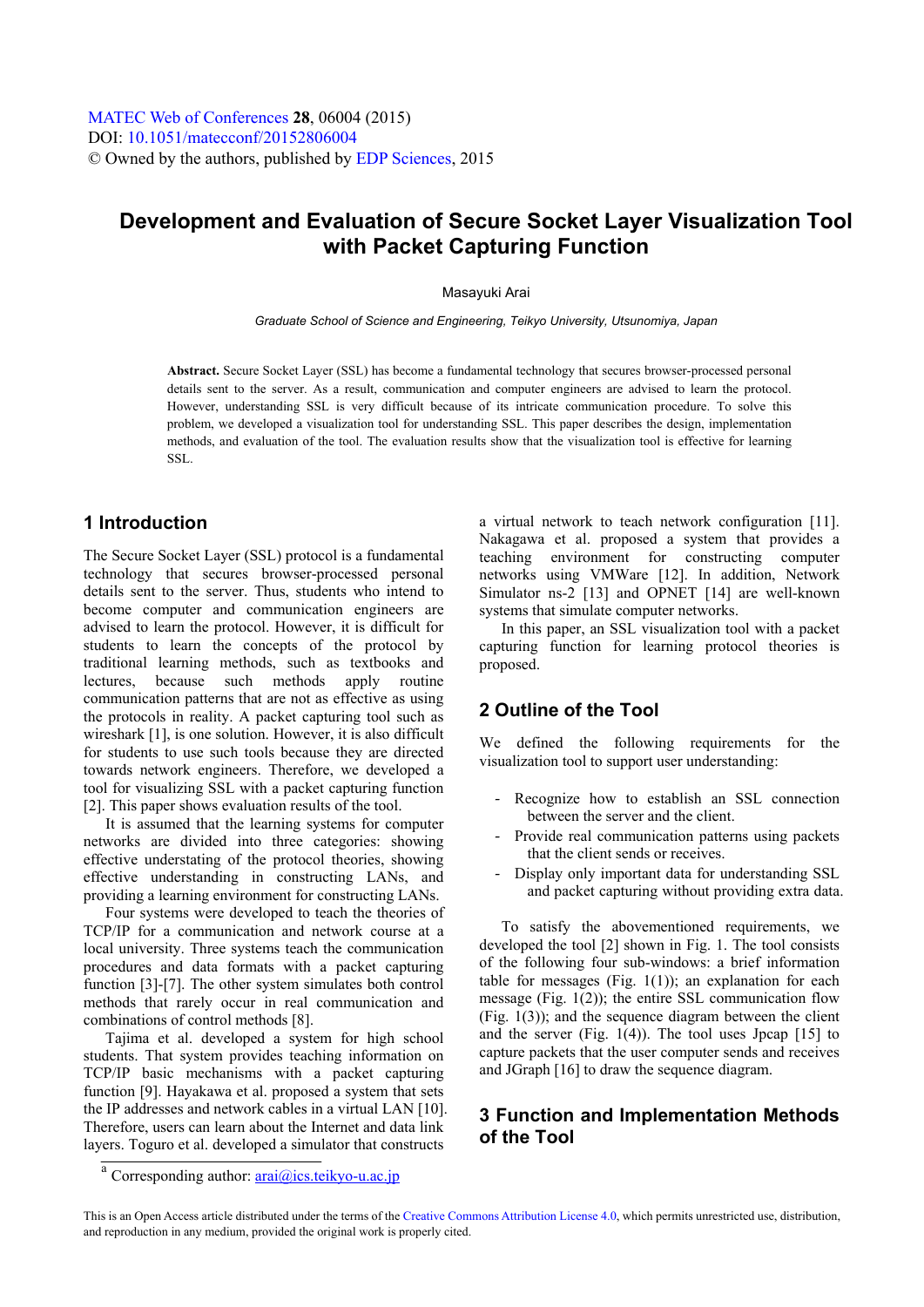This section depicts the functions of the visualization tool and the methods to implement the functions.

#### **3.1 Dividing packet and displaying messages**

The tool starts to capture packets when the user clicks the start button (Fig. 1(5)). After completing the packet capturing, the tool displays all SSL messages, as shown in Fig. 2. A row in Fig. 2 represents one SSL message, and each column shows the message number, the IP address of the client computer, the IP address of the server computer, the port number of the client computer, the port number of the server computer, and the SSL message.

A packet is comprised of an ethernet, a network, a transport, and an SSL application header, as shown in Fig. 3. Furthermore, the SSL application header consists of messages, as shown in Fig. 3. The SSL application header in Fig. 3 has three messages: Server Hello, Change Cipher Spec, and Encrypted Handshake. Therefore, we implemented a function into the tool to divide a packet into each message.

At this point, if a user clicks a row in the table, the other three sub-windows (Fig.  $1(2)(3)(4)$ ) change according to the selected message.



**Figure1.** The main window of the tool



**Figure 2.** The brief information table for SSL messages



**Figure 3.** An example of a packet consisting of three SSL messages

#### **3.2 Displaying details and explanation for the selected message**

The tool can display details and explanations for the selected message, as shown in Fig. 4. Users can select the message by clicking a row in the brief information table (Fig. 2) or an arrow in the sequence diagram (Fig. 1(4)). Figure 4 depicts an example of the detail and the explanation for the selected message. The detail has the following information: SSL version, content type, handshake type, Certificate Authority, IP addresses, and port numbers, as shown in Fig. 4. If the explanation includes difficult technical words (for example, the explanation in Fig. 4 includes the difficult word "Certificate"), the difficult words have hyperlinks to dictionary websites such as e-Words [17]. Therefore, users can obtain more information from the sites.

#### **3.3 Displaying communication flow and role of each message**

The tool is able to display the entire SSL communication flow, as shown in Fig. 5. The message selected in the brief information table (Fig. 2) or the sequence diagram (Fig. 1(4)) is shown with red characters. Therefore, users can understand how the message works in the entire SSL procedure. Figure 5 is an example in which the handshake message "Server Hello" is selected.

#### **3.4 Displaying message sequence diagram between server and client**

The tool can display the sequence diagram for the messages communicated between the server and the client of the users, as shown in Fig. 6. The numbers and messages in Fig. 6 correspond to those in the brief information table (Fig. 2). If a user clicks an arrow in the diagram, the other three sub-windows (Fig.  $1(1)(2)(3)$ ) change according to the selected message.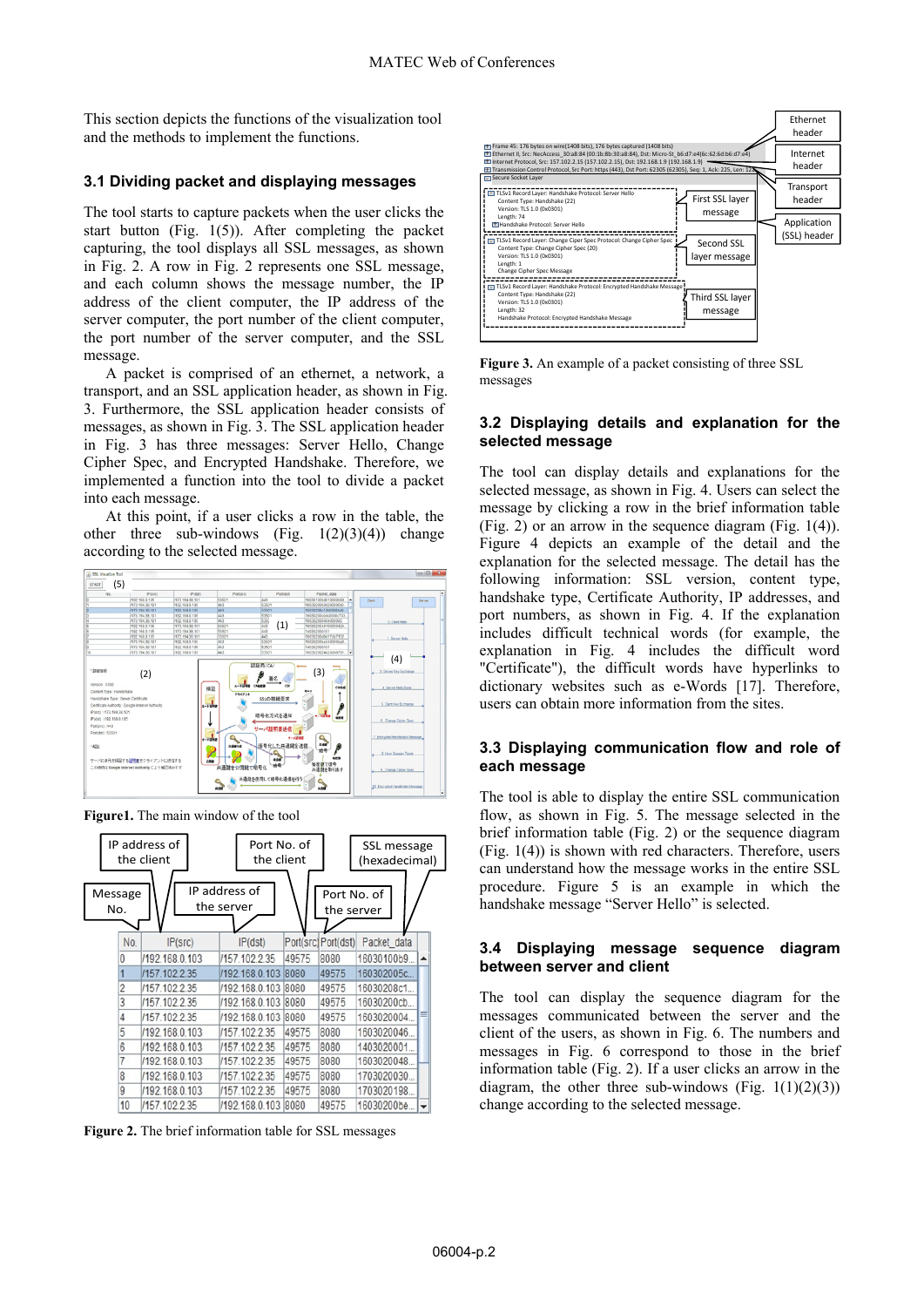

**Figure 4.** An example of the detail and explanation for the selected packet



**Figure 5.** An example of a display of SSL communication flow and roles of each message



**Figure 6.** An example of the message sequence diagram between a server and a client

## **4 Evaluation And Discussion**

For evaluations, we prepared three kinds of learning materials: the proposed tool, ten printed pages from a textbook [18], and wireshark [1]. Twelve students at the School of Science and Engineering, Teikyo University, used the materials to learn SSL. These students (two graduate school students, three juniors, and seven seniors) had already completed a TCP/IP course. After learning, a

questionnaire was distributed to assess the students' evaluations of the tool.

#### **4.1 Contents of the questionnaire**

The following questions and example answers were provided to evaluate the learning effectiveness of the tool.

- **Question 1:** How much do you understand the roles of the following SSL messages using the tool?
- Client hello and Server hello
- Server certificate
- Server key exchange
- Client key exchange
- Flow of key exchange

**Question 2:** How much do you understand the SSL communication flow using the tool?

- **Question 3:** Which is the best learning material to understand each SSL message?
- **Question 4:** Which is the best learning material to understand the SSL communication flow?

**Question 5: Other questions:** 

- Are you interested in learning SSL using the tool?
- Do you want to study SSL more deeply using the tool?
- Do you hope to use the tool again?

#### **4.2 Contents of the questionnaire**

All twelve students answered the questionnaire.

**(1) Questions 1 and 2:** The results of questions 1 and 2 are shown in Table 1.

For question 1, the message "Client hello and Server hello" was fully understood by eight learners and almost understood by two learners. For other messages in question 1, most learners answered that they fully or almost understood the messages by using the tool.

Similally, for question 2, most learners answered they understood the SSL communication flow by using the tool.

**(2) Questions 3 and 4:** The results of questions 3 and 4 are shown in TABLE 2. (A), (B) and (C) in TABLE 2 represent the tool, the textbook, and wireshark, respectively.

For question 3, two learners answerd the best way to understand each SSL messege was using the tool. Nine learners answered using both the tool and the textbook was best. In contrast, for question 4, eight learners answered the best way was using the tool. In any case, for both questions, all answers included the tool.

**(3) Question 5:** Figure 7 shows the result of question 5. Approximately 70% of the users answered they wanted to use the tool again. Over 50% of the users were interested in learning SSL by using the tool.